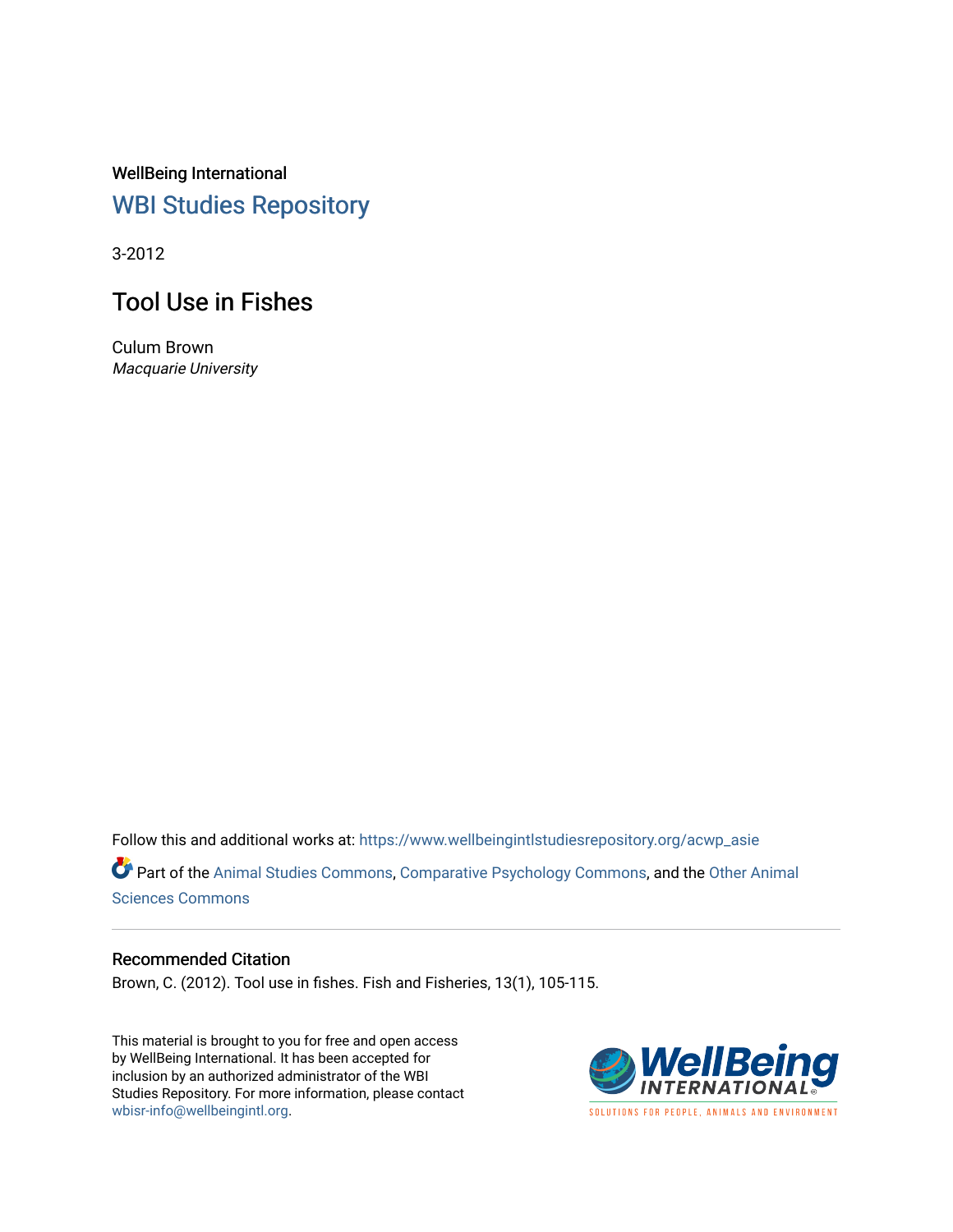# **Tool Use in Fishes**

Culum Brown *Macquarie University*

#### **KEYWORDS**

birds, cognition, fishes, primates, tool use

#### ABSTRACT

*Tool use was once considered the sole domain of humans. Over the last 40 years, however, it has become apparent that tool use may be widespread across the animal kingdom. Pioneering studies in primates have shaped the way we think about tool use in animals, but have also lead to a bias both in terms of our expectations about which animals should be capable of using tools and the working definition of tool use. Here I briefly examine tool use in terrestrial animals and consider the constraints of the current working definition of tool use in fishes. Fishes lack grasping limbs and operate underwater where there are clear constraints with respect to the physics of tool use that differ dramatically from the terrestrial environment. I then examine all of the documented accounts of tool use in fishes. The review reveals that tool use seems to be confined to a limited number of fish taxa, particularly the wrasse, which may show similarities with the greater than expected number of examples of tool use in primates and corvids amongst mammals and birds, respectively. As fish are seldom studied as intensely as birds and*  mammals, there is a clear need for further observation of tool use in fishes. It is likely that further *examples will be unveiled allowing us to perform comparative analyses of the evolution of tool use in fish.*

#### **Introduction**

Tool use in the Hominidae is often hailed by anthropologists as the defining moment in the evolutionary history of humans as a clear sign of the emergence of intelligence some 2.5 Ma (Ambrose 2001). Not so long ago, tool use was thought to be a unique human trait, but researchers were quick to turn to primates in a bid to find an evolutionary precursor. Sure enough there are now numerous accounts of tool use in primates including using sticks to fish for termites and using a hammer and anvil to crack open nuts (Seed and Byrne 2010). More controversially, there are accounts of macaques, *Macaca fuscata* (Cercopithecidae), using water as a tool whereby they pickup handfuls of wheat and grit and toss them into the water (Kawai 1965). The wheat floats and the grit sinks enabling them to eat the wheat without ingesting a mouthful of dirt. Similarly, orangutans, *Pongo abelii* (Hominidae), collected mouthfuls of water and spat it into transparent tubes to access peanuts floating inside (Mendes et al. 2007). Reader and Laland (2002) showed that tool use in primates is correlated with neocortex and striatum size and thus is arguably a cognitively demanding exercise. The discovery of tool use in birds, however, clearly shows that tool use has arisen multiple times throughout evolutionary history as birds split from their reptile ancestors 150 Ma. Thus, tool use, far from being a human-specific trait, may in fact be more common amongst animals than previously thought.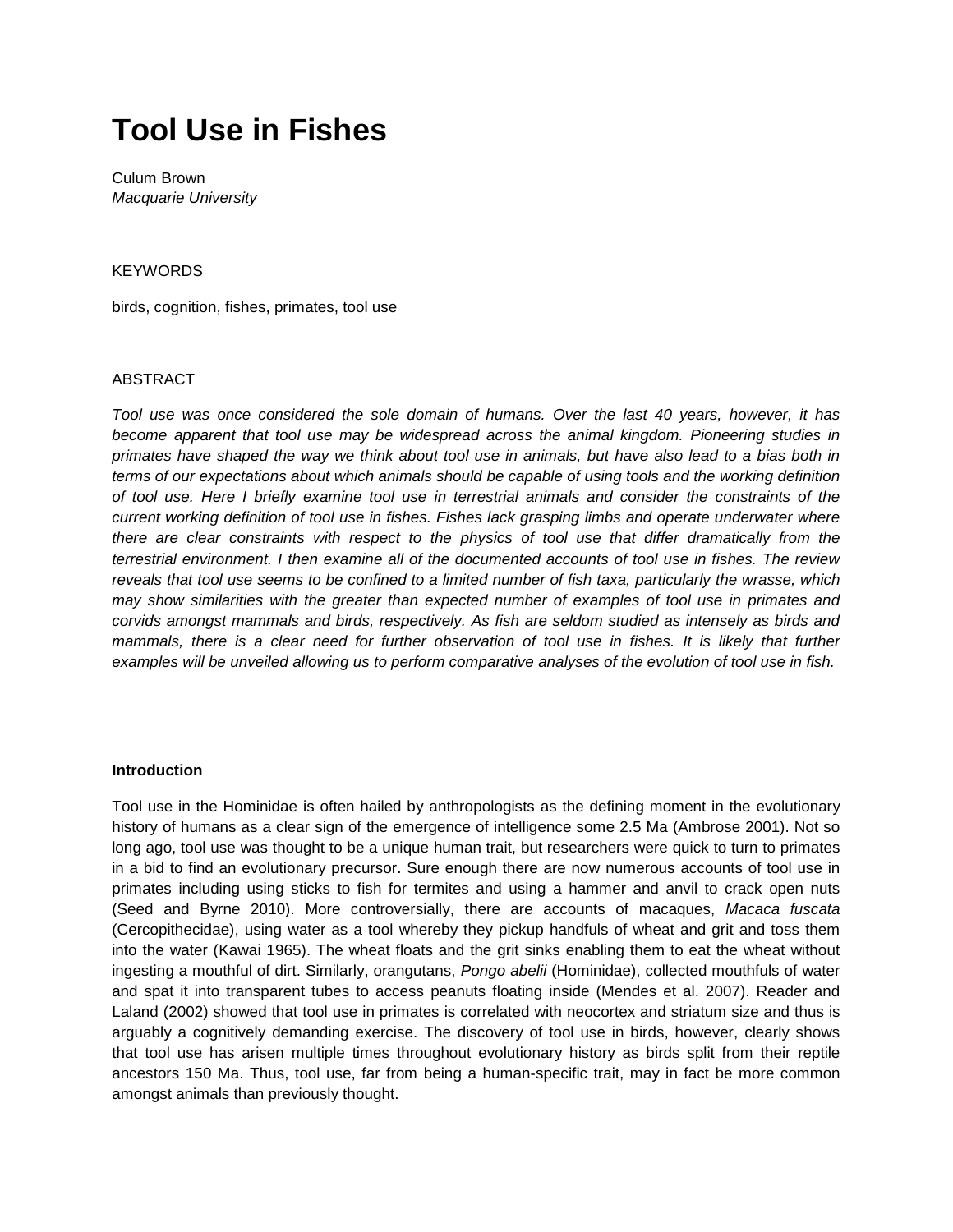Accounts of tool use in birds are perhaps equally common as those in primates. Analysis of tool use in birds suggests that tool use has emerged independently multiple times and, like primates, is correlated with relative size of various brain lobes (Lefebvre et al. 2002). The most celebrated example is that of New Caledonian crows, *Corvus moneduloides* (Corvidae), that use tools fashioned from pandanas leaves to extract insects from difficult to reach crevices (Hunt 1996). Egyptian vultures, *Neophron percnopterus* (Accipitridae), drop rocks on ostrich, *Struthio camelus* (Struthionidae), eggs to break them open (van Lawick-Goodall and van Lawick-Goodall 1966). A less complex form of tool use (proto tool use) is also displayed by corvids on the shoreline of the Firth of Forth, Edinburgh, where shellfish are collected at low tide and dropped onto the cyclepath to break them open (personal observations). Calculations have shown that the crows drop the shells from a specific height (5 m) to ensure the break open with minimal energetic expenditure wasted on repeated dropping attempts (Zach 1979). Male palm cockatoos, *Probosciger aterrimus* (Cacatuidae), wield a stick which they use to beat on hollow tree trunks as part of their mating display (Wood 1984). Thus, both primates and birds display tool use across three principal categories of food extraction, food capture and agonism and within these taxa there are clear parallels between tool use in corvids and primates where tool use seems to be particularly prevalent (Bentley-Condit and Smith 2009).

Tool use has also been documented in insects (see Pierce 1986 for a review) and other invertebrates, the most celebrated of which occurs in octopus. Veined octopus, *Amphioctopus marginatus* (Octipodidae), carries around coconut shells whilst moving across soft sediment where little cover is available. They can employ the shell as a shelter when threatened. The behaviour is unusual because the octopus obviously bare a significant cost when the shell is not in use and must employ an unusual form of locomotion (stilt walking) to compensate for their cumbersome baggage (Finn et al. 2009). Other forms of tool use in invertebrates include the use of leaves or sand pellets to transport food to the nest in various species of ants (Fellers and Fellers 1976). Pavement ants, *Tetramorium caepitum* (Formicidae), use grains of sand as a tool when they are raiding bee nests for pollen. If a guard bee is present at the nest during the raid, the ants drop soil onto it and may kill it in the process (Schultz 1982).

These examples illustrate the diversity of tool use in the animal kingdom and lead us to question what an appropriate definition of tool use might be and whether it is really associated with cognitive complexity. There are almost as many definitions of tool use as there are primatologists (see review by Schumaker et al. 2011) but some of the most commonly cited definitions are those provided by Beck, Alcock and Goodall. Virtually, all the definitions were developed with primates in mind. Jane Goodall describes tool use as the use of an external object as a functional extension of mouth or hand in the attainment of an immediate goal (van Lawick-Goodall 1970). Alcock (1972), on the other hand, describes it as the manipulation of an inanimate object, not internally manufactured, with the effect of improving the animal's efficiency in altering the position or form of some separate object. Whilst Beck (1980) further expanded the definition that the external employment of an unattached object to alter more efficiently the form, position or condition of another object, another organism or the user itself when the user holds or carries the tool during or just prior to use and is responsible for the proper and effective orientation of the tool. Beck's definition is largely considered the gold standard of tool use. The trouble with most definitions is that they are somewhat arbitrary and would not adequately account for the variety of tools humans use, let alone tool use across the animal kingdom. None of them make any mention of the requirement of enhanced cognitive ability.

Beck makes the interesting addition in that the tool must be unattached and held by the user which incorporates Boswall's notion of 'true' tool use (Boswall 1983). In his examination of tool use in birds, Boswall (1983) asserted that 'borderline' tool use involves tools that are part of the substrate. Thus, if a baboon, *Papio paio* (Cercopithecidae), cracks a nut by bounding against a rock it is borderline tool use,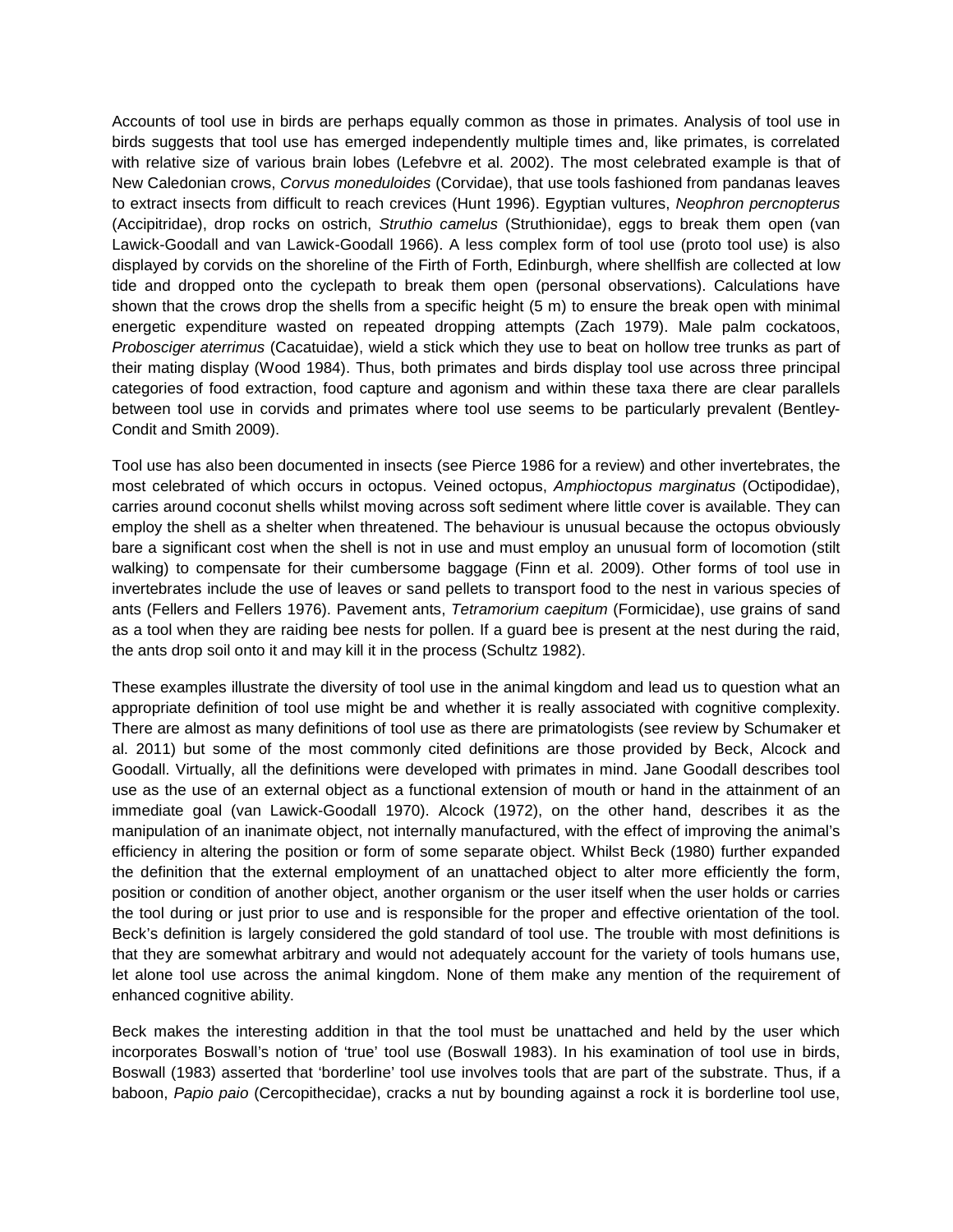but if the baboon cracks a nut by striking it with a rock it counts as true tool use. Most people would see in this example the difficulty in applying stringent rules about whether the tool is attached or otherwise. Others have argued against the inclusion of tool 'attachment' to the definition on the grounds that we are really concerned with the degree of control the animal exerts over the tool (e.g. St. Amant and Horton 2008). If the animal can indeed control the tool even if it is attached to the ground, then this should still count as tool use. This would account for at least some of the ambiguities of applying Beck's definition and indeed he later redefined tool use to include those situations where the animal exerted control over the tool even if it was attached to the substrate (Schumaker et al. 2011).

Beck (1980) himself argued that the definition of tool use does not necessarily reflect on the cognitive complexity of the task. This is striking because researchers often assume that tool use is cognitively demanding (see Lefebvre et al. 2002 and Reader and Laland 2002 for evidence that it might be) and this assumption has limited the number of taxa that we expect tool use to occur. It is quite likely that many of the behaviours involving tools performed by invertebrates, for example, are completely genetically controlled and require no cognitive processing whatsoever. Thus, one must ask why we are interested in studying tool use in the first place and how do we explain tool use in cases that are clearly not linked with cognition?

For the most part, students of anthropology and primatology have been fervently arguing that tool use is intimately related to the evolution of cognition in humans. But by focussing solely on tool use in humans and their allies (and by tweaking the definition to ensure tool use remains their sole domain), we are likely to miss a broader evolutionary picture. If we are truly interested in the biological significance of tool use, then one might also consider tool use within a much broader framework which may include other complex environmental manipulations such as nest building (Hansell and Ruxton 2008). This perspective, however, has been largely ignored perhaps because nest building is extremely widespread across the animal kingdom and thus not unique enough to warrant special attention. This is somewhat surprising considering Beck himself points out that there is very little difference between tool use and building nests. Currently, anything that is constructed but not carried (such as a nest) would be excluded from most forms of the definition of tool use, thus nests and other constructions have long been left out of any analysis of tool use. It may be, however, that tool use has its origins in the manipulation of other environmental elements, for example in the production of a nest.

Perhaps the most important element of tool use from a cognitive perspective is the intention of the user whilst using the tool. It is quite clear in the example above that the baboon means to access the nut inside the shell and lacks the physical capability to do it unless a tool is sort to aid in the extraction process. Whether the animal breaks the nut against a rock by holding the nut or the rock seems to make little difference so long as the goal is achieved. Such trivialities act as a smoke-screen that distracts us from our true purpose of identifying the biological significance of tool use. Rather than making the definition more complicated by demanding that a tool be employed in a specific manner, as Alcock, Beck and Boswall propose, I suggest Goodall had it right from the beginning when she was less concerned about how the feat is achieved and focussed on identifying the animal's immediate goal. Thus, a tool may be recruited to achieve a goal when the animal lacks a morphological or behavioural adaptation suitable for dealing with the problem. This is particularly important when dealing with animals lack grasping appendages, such as ungulates or fishes, where carrying a tool is exceedingly unlikely but they may, nevertheless, manipulate fixed items such as anvils to achieve a goal. Note also that this definition would not exclude nest building and would facilitate a broader approach to identifying the evolutionary origins of tool use as advocated by Hansell and Ruxton (2008). In these instances, a broader perspective is clearly required focussing on the degree to which the tool is manipulated and the intent of the user.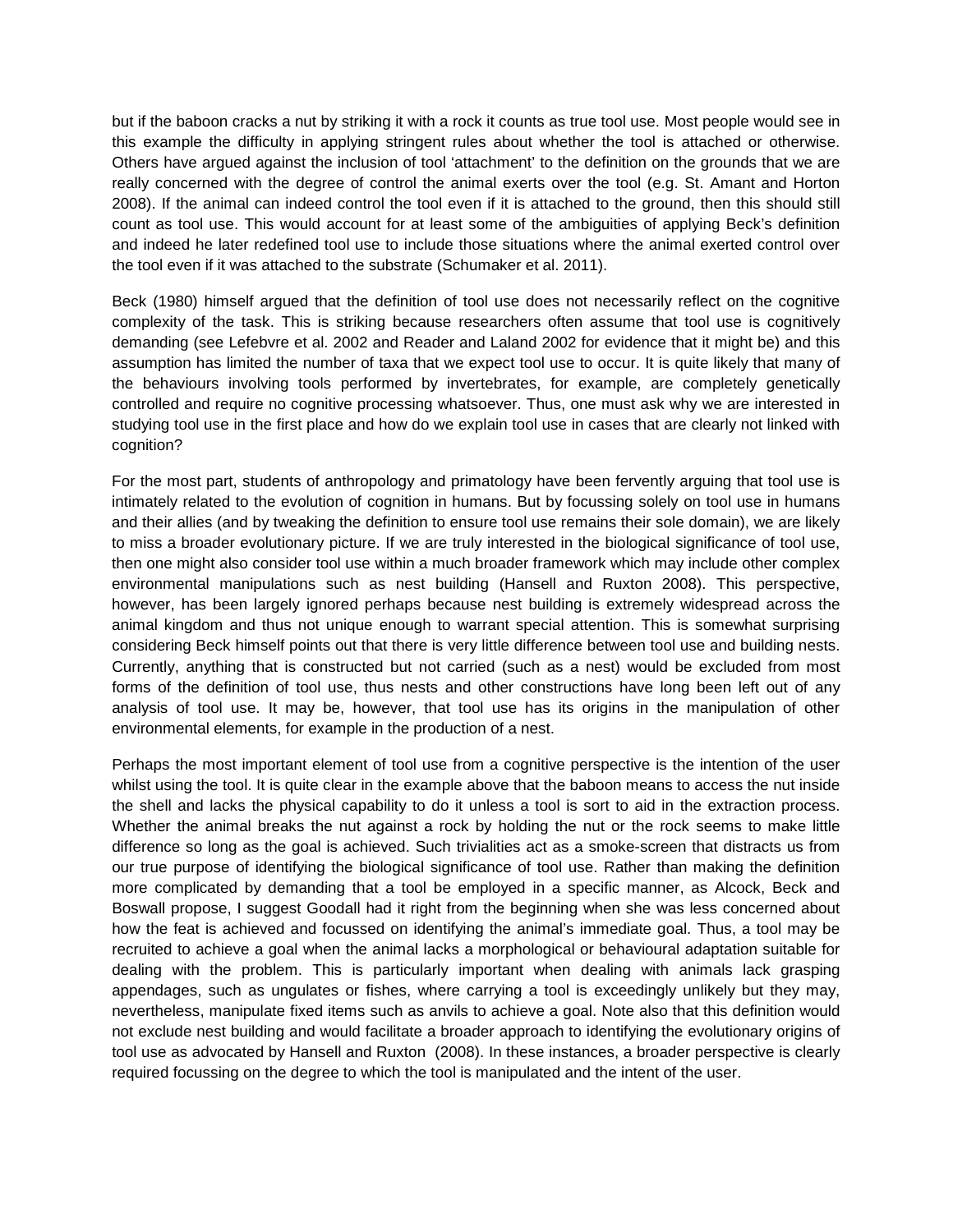Whilst the cognitive tool user hypothesis has totally dominated research on the topic for over three decades, it has done so at the expense of other equally plausible hypotheses. For example, it may also be the case that tool use only exists in those species that are not limited by some anatomical constraint (such as a lack of grasping limbs). Alternatively, one might take a more ecological approach and propose that tool use only occurs in those environments where tools are readily available (i.e. ecological constraint). Both of these hypotheses may be completely independent of cognition, or there may be interesting interactions between all three hypotheses. In any case, all three provide very different starting points for our search for evidence of tool use in the animal world.

In the case of fishes, one might expect to see different taxa using tools depending on the hypothesis we are testing. In the case of the cognitive hypothesis, one would expect that tool use would be associated with a relatively large brain. The ecological constraint hypothesis would suggest that benthic fish are more likely to be tool uses, simply because there is no structure in the pelagic realm to manipulate other than water itself. Lastly, if we take a broader approach as suggested by Hansell and Ruxton (2008), we might expect fish that regularly engage and manipulate objects in their environment (perhaps to build a nest or in search of prey) will be more likely to engage in tool use. If all three factors are additive in some way, we might expect that large brained, benthic species that regularly manipulate objects in their environments to be most likely to engage in tool use.

#### **Tool use in fishes**

Despite the fact that fish are not renowned for their intelligence, there is an increasing body of evidence that suggests that they have been largely underestimated in terms of the cognitive ability (Brown et al. 2011). Most of the phenomena of interest to primatologists can also be found in fishes including examples of social intelligence, culture and tool use (Bshary et al. 2002). Thus, fishes provide further opportunity to examine the evolution of a number of cognitive traits including tool use. Fishes also provide an opportunity to re-examine the tool use in a much broader group of animals and subsequently allow us to reflect on the definition of tool use and its evolutionary origins in a group of animals far removed from primates. The standard definition of tool use is largely inadequate for fishes for two reasons: (i) fish lack grasping appendages, so the only way they can use a 'true tool' is if they hold it in their mouth (anatomical constraint) and (ii) fish live in water where the physics of using tools are completely different to those operating in air (ecological constraint). Water is more viscous than air and material is more buoyant in water than in air, so using a tool in the standard way may be ineffective underwater. Fish cannot drop items from great heights in the hope that they will break open on a hard substrate (sensu crows), nor can they drop rocks on prey items in the hope that they will crack open (sensu vultures). Similarly, swinging 'hammers' through the water is equally difficult and ineffective. In all cases, the items weigh too little or fall too slowly to have any impact. Moreover, if a tool is held in the mouth to access a prey item, then it must be disposed of very quickly to ingest the prey item. In a highly competitive environment where scroungers abound, this is not likely to be a successful strategy; far better to maintain procession of the prey (see also an example of this constraint in birds; Morand-Ferron et al. 2004). Both of these factors place considerable constraints on tool use in fishes. Thus, tool use in fishes requires a less primate-centric definition that takes these factors into account. Thus, a suitable definition of tool use in fish might be 'the active manipulation of an external object in the attainment of a goal' sensu Goodall.

In reviews of tool use, fishes are frequently excluded (e.g. Bentley-Condit and Smith 2009). Fishes are overlooked for a number of reasons including the fact that there is a low expectation amongst cognitive scientists and comparative psychologists that fish are smart enough to use tools, and, secondly, fish are seldom observed with the same level of scrutiny afforded to primates and birds. Observing fish in their natural environment is inherently difficult, thus it is likely the examples of tool use in fish remain undisclosed. Despite these difficulties, however, there have been some examples of fish using tools in the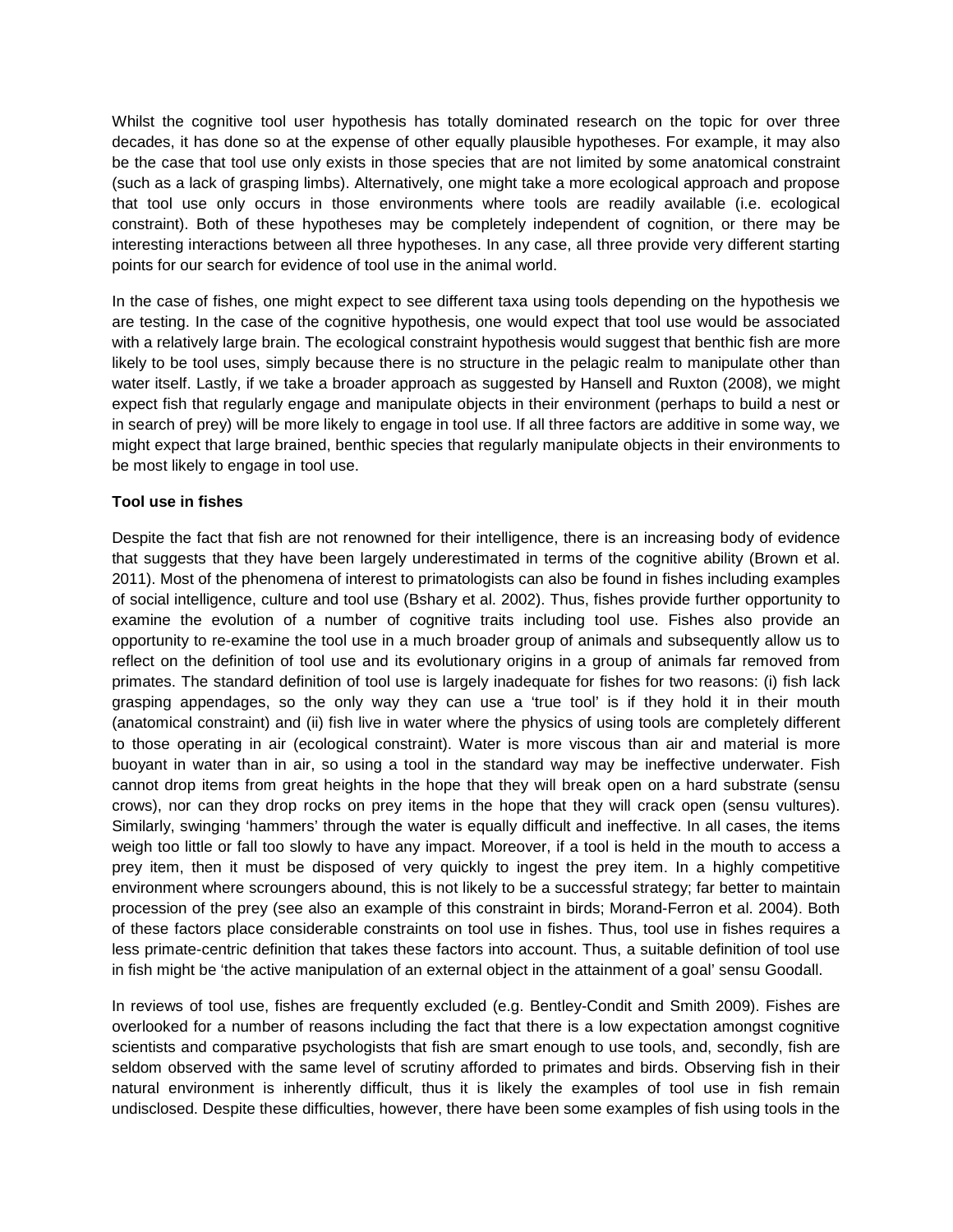literature and, interestingly, there are parallels with primates and birds in that tool use seems to be confined to a few families.

Although some would include the manipulation of conspecifics (or even heterospecifics) in their definition of tool use (e.g. social tool use; Bard 1990), here I refine my discussion to more widely accepted examples. For a discussion on manipulation of conspecifics in fishes see Bshary (2006). I have also excluded nest building because it is an extremely common behaviour in fishes with at least a third of the 30+ thousand species of fish known to build a nest of some sort (Bshary et al. 2002). It would be a massive undertaking in its own right to compile a database of nest building in fishes and compare it with the emerging evidence of tool use.

**Figure 1. A tuskfish picks up a bivalve and repeatedly smashes it against anvil. Notice the blows are aimed specifically at the pointed section of the anvil to achieve maximum effect. Numerous scroungers are evident in the foreground and background (Jones et al. 2011).**



#### *Anvil use in fishes*

Jones et al. (2011) showed graphic photos of a black-spotted tuskfish, *Choerodon schoenleinii* (Labridae), cracking open a bivalve on an anvil. In this case the fish grasps the bivalve in its formidable jaws and takes it to a feeding station that is equipped with appropriate anvils embedded in the substrate. The fish delivers alternate, well-placed blows to the left and right by rapidly rotating its body, eventually breaking open the shell. The collection of shells scattered around the feeding station suggests that this is a common occupation for this fish; moreover, similar collections of broken shells (middens) can be observed accords the Great Barrier Reef, suggesting the behaviour is widespread (Fig. 1). The sister species, *Choerodon anchorago*, takes a very similar approach but tends release the shellfish at the last second effectively throwing the shell a very small distance before it hits the anvil (Bernardi 2011). The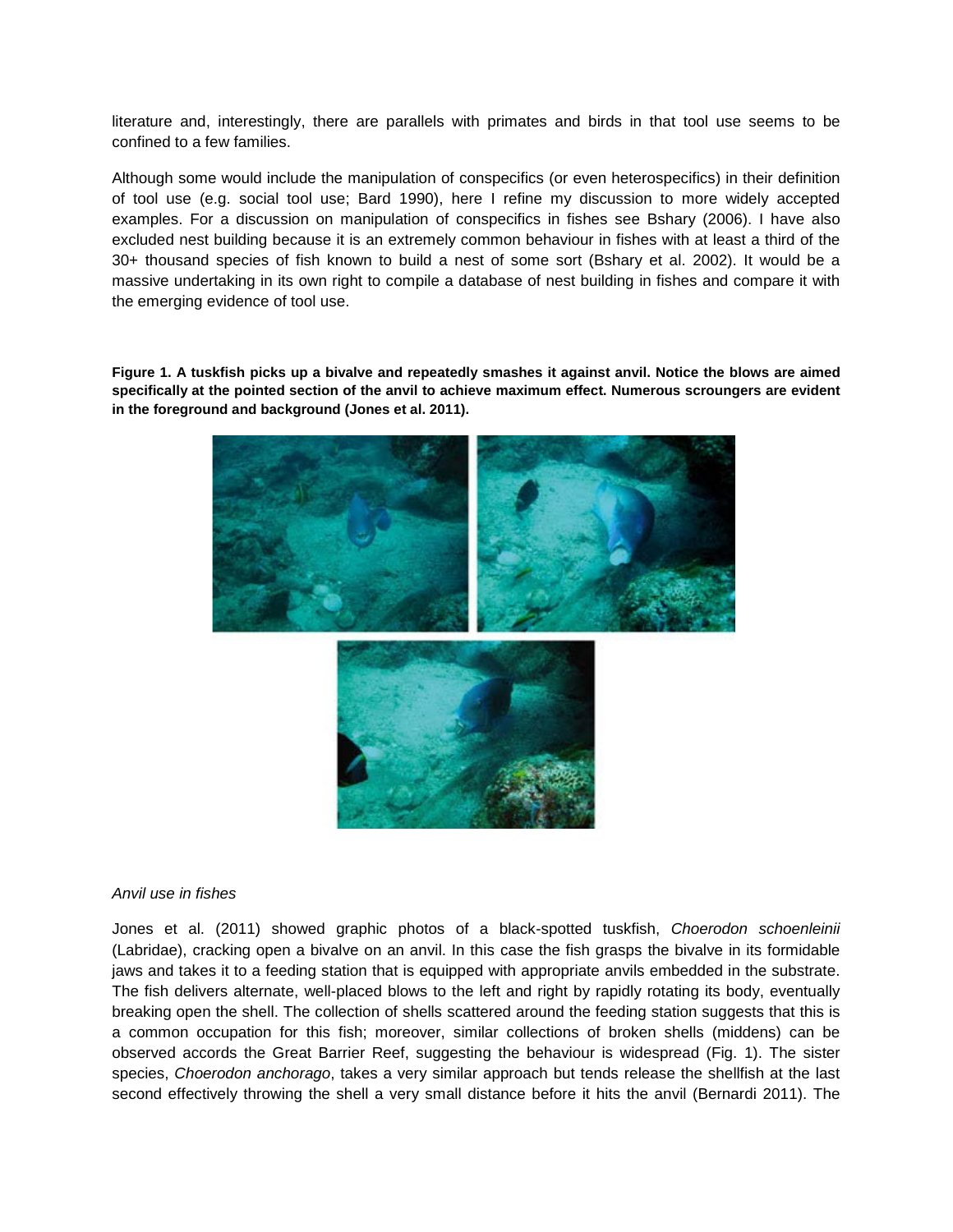yellow-headed wrasse, *Halichoeres garnoti* (Labridae), also conducts this behaviour to open scallops (Coyer 1995). Other species of wrasse (*Coris angulata*, *Cheilinus fasciatus*, *Cheilinus lunulatus*; Labridae) have been reported to crush sea urchins against corals and rocks to break off the spines, spilt the test and access the soft body parts inside (Fricke 1971; Wirtz 1996). These wrasse also have preferred feeding stations where they bring the urchin for processing (Fricke 1971). Observations of this kind have been made both in the wild and in captivity in a number of Thalassoma species (Heiser 1981; Pas´ko 2010). In the case of the broom wrasse, *Thalassoma Hardwicke* (Labridae), for example, the fish was held in captivity in a communal aquarium and fed large pellets. The pellets were too big for the fish to ingest so it used an anvil to smash food into more manageable pieces (Paśko 2010). Once again the fish had a preferred location in the tank where the pellets were taken for processing.

All of these examples show a common thread of collecting the prey item, delivering it to a feeding station and smashing the prey open on preferred anvils. Interestingly, they come from a single marine fish family, the Labridae, consisting of 600 species in 82 genera. If one examines where the species that have been observed using anvils to break open prey items are located in the wrasse phylogeny, it is apparent that this behaviour is either ubiquitous or it has emerged independently in three of the nine tribes (Fig. 2). There have been four accounts in the Julidines, three in the Cheilines and two in the Hypsigenuines covering the entire phylogenetic breadth of the family and some 50 Myr of evolution. Currently, the most parsimonious explanation is that the behaviour has evolved independently multiple times in the wrasse, but it is highly likely that further observation of these fish in the wild will reveal other examples of this behavior and thus the account may change.



**Figure 2. Phylogeny based on mitochondrial and nuclear markers of the wrasse fishes showing the nine tribes (based on Cowman et al. 2009). Stars refer to the number of reports of tool use in the tribe.**

#### *True tool use*

According to the definition of tool use adopted by Beck (1980), the examples of anvil use would not be included in a checklist of tool use and would be filed under 'border line tool use' as defined by Boswall (1983) because the tool is attached to the substrate and not carried by the fish. Nevertheless, the intention of the fish is very clear and these series of actions would easily be accommodated in Goodall's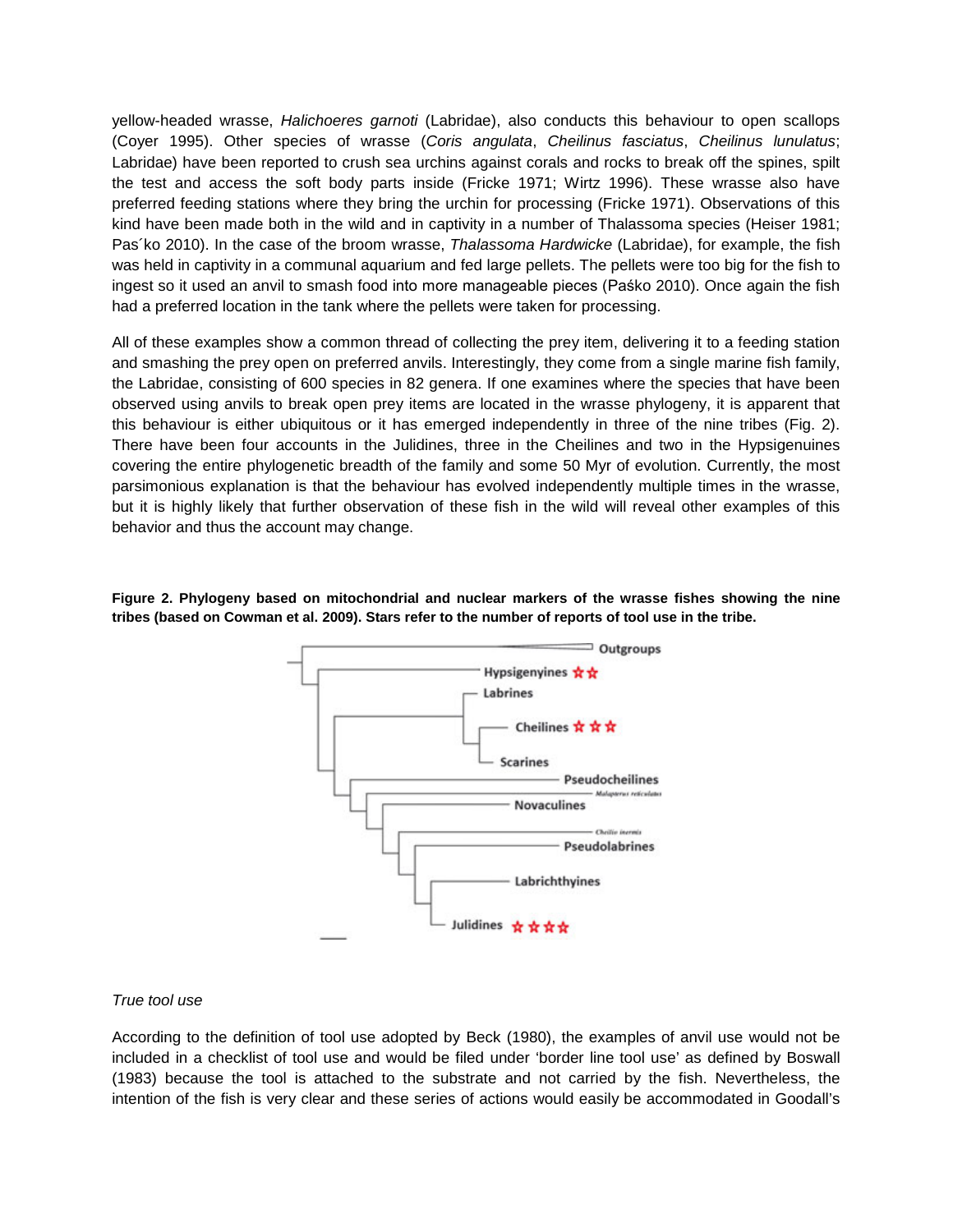definition. For the hard-core tool use lovers, however, there are other examples of tool use in fish that would satisfy even Beck's definition. A number of fish species lay their eggs on various substrates which are more or less movable in an emergency. In the South American cichlids (Cichlidae), for example, eggs may be glued to leaves or small rocks which can then be used as 'tablets' to transport the eggs around the territory (Timms and Keenleyside 1975; Keenleyside 1979). In the banded acara, *Aequidens paraguayensis*, the parents apparently test various leaves prior to selecting them to ensure they are easy to move (Keenleyside and Prince 1976). Similarly, the brown hoplo catfish, *Hoplosternum thoracatum* (Callichthyidae), lays its eggs on leaves and may transport them back to the nest if the leaves become detached (Armbrust 1958).

It is easy to imagine how the use of tablets to move eggs around evolved in cichlids and it has seemingly little to do with the evolution of 'higher' intelligence. Attaching eggs to the substrate or a nest is very common in many species of fish, especially those that display some form of parental care. Cichlids frequently attach their eggs to the underside of rocks or within a nest and will defend their nests with great vigour. If, however, the threat is too great, the parents will abandon the nest and start again. If by chance the eggs are laid on relatively small, light, detached substrata (such as leaves or small rocks), however, then the parents can pickup the 'tablet' and escape with the eggs intact. Picking up objects is a natural part of cichlid foraging behaviour and many of the cichlids also excavate the nest site by removing objects with their mouths. Thus, it is simple to see how these behaviours can be run together in a sequence that culminates in tool use. Few would argue that this behaviour emerged as the result of the evolution of enhanced cognitive capacity, but it does seem highly compatible with the notion that tool use may be associated with nest building behavior (Hansell and Ruxton 2008).

In the marine environment, similar observations of tool use have been made in association with nest site preparation in whitetail majors, *Stegastes leucoris* (Pomacentridae). When preparing the nest site, the fish ensure that the substrate is thoroughly cleaned. As part of this process, they pickup mouths full of sand and repeatedly spit it at the nest location. This form of sand blasting is apparently an effective way of removing detritus, so the eggs can be attached via adhesive strands and will not be dislodged by turbulence (Keenleyside 1979). It is unclear if this behaviour is stereotyped or if it is moderated relative to the cleanliness of the substrate. If the former then, once again, the tool use is certainly devoid of any inherent cognitive processing and again favours the nest building origins of tool use.

#### *Water as a tool*

There is some debate about whether the manipulation of water counts as tool use, although it is frequently referred to in the primate literature. If one assumes that water counts as an external agent or object, then it likely falls into the category of tool use according to most definitions. How one would begin to deal with this using Boswall's definition is far from clear as, in the case of fishes, they are immersed in the water which is clearly 'attached to the substrate'. However, if a human used a hose to clean a path, I suspect most people would agree that it falls into the common definition of tool use. So if the animal could demonstrate some sort of control over the water and use it effectively to achieve a goal, then it may count as true tool use. There are a number of documented examples of tool use associated with water in primates, a few of which are illustrated above, and researchers are quick to accept this as tool use in primates. Once we accept this position, then there seems to be little grounds for not accepting similar behaviour in fishes particularly in those instances where the intent of the animal is quite clear and there appears to be evidence that the behaviour is cognitively demanding.

Archerfish (Toxotidae) are the ultimate archers. They squirt water from their mouths by forming a tube between their tongue and pallet to dislodge terrestrial prey items above the surface (Dill 1977). The banded archer fish, *Toxotes jaculatrix*, and the seven-spot archer fish, *Toxotes chatareus*, are both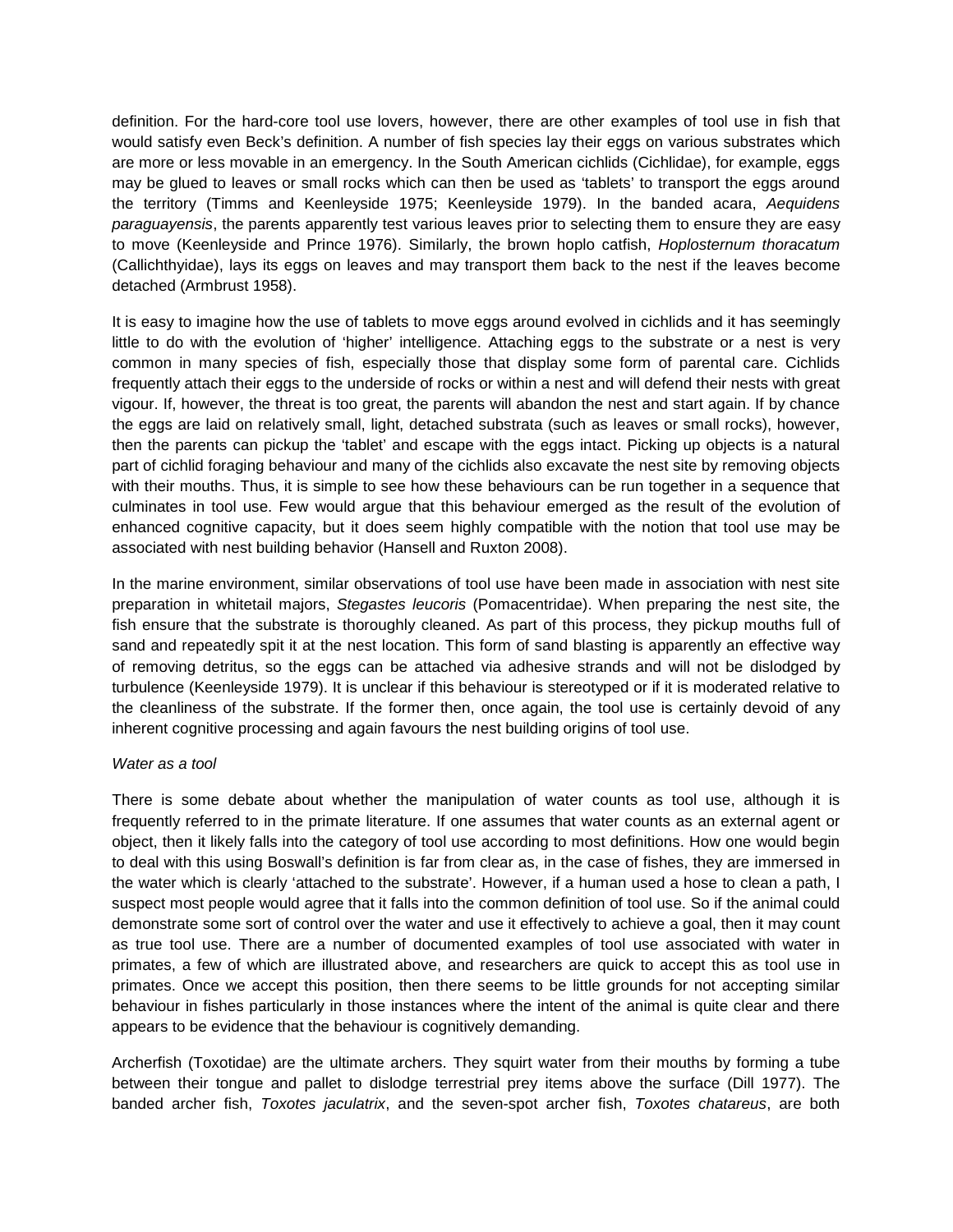known to perform this behaviour, but much of the research has focussed on the former. What is so intriguing about this is that the squirt of water seems to be perfectly aligned with the force required to dislodge insects (Schlegel et al. 2006). Moreover, it is apparent that many aspects of the archerfish's behaviour are learnt as a result of experience. For example, archer fish have to learn to adjust the angle of their squirt to match the bending of light at the air/water interface (Fig. 3) and can determine the absolute size of their prey (Schuster et al. 2004). They also learn to adjust their targeting skills to hit moving objects (Schuster et al. 2006). For archerfish living in estuarine environments or in a habitat where the water changes temperature, the spitting angle needs to be adjusted as a function of the salinity and temperature using Snell's Law. Freshwater at 30 °C has a refraction index of 1.329, but at 10 °C this increases to 1.331. Similarly, the change from freshwater to sea water adds 0.007 to the refraction index. Thus, hitting insects in the riparian vegetation from below the water surface using a spurt of water seems to have all the hallmarks of tool use and is probably cognitively demanding.

Figure 3. Archer fish learn to adjust the angle of their spout of water when aiming at insect above the water surface using Snell's Law (after Dill 1977). According to Snell's law sin i/sin  $r = 1.330$  in freshwater at 20  $^{\circ}$ C, where  $r =$  angle of refraction and  $i =$  angle of incidence.



Perhaps less well known are examples of using water as a tool can be found amongst the gouramis, wrasse and elasmobranchs. A number of species of gourami (*Trichogaster chuna*, *T. fasciata*, *T. lalius* and *T. trichopterus*; Osphronemidae) shoot jets of water above the surface of the water, a behaviour that seems to serve multiple functions in a variety of contexts (Hall 1966; Kramer 1973; Miller and Jearld 1982). In a foraging context, fish adjust their jetting behaviour to target various prey items, including flake food stuck to the side of aquaria, in a manner similar to archerfish. This behaviour was labelled 'preyspitting' by Vierker (1975). In the nesting context the males send a jet of water through the foam nest which can have the effect of dislodging some of the eggs embedded in the foam matrix and causing them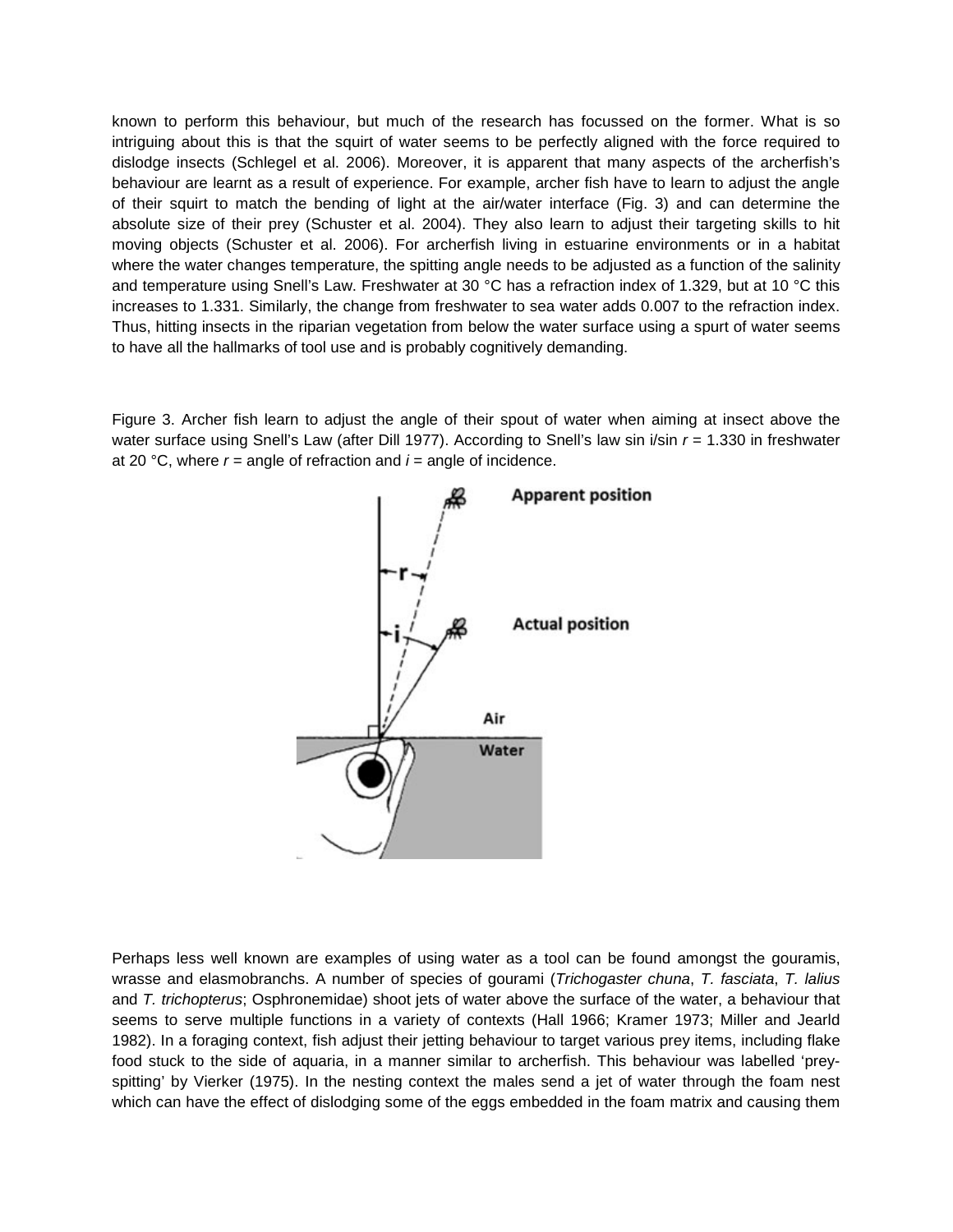to stick to objects above the water surface. Wimmer (1970) observed that of the 123 cases where eggs were displaced in this manner, 77% of them hatched. Thus, one could speculate that the behaviour may reduce predation on the developing eggs by placing them out of harm's way in low hanging vegetation above the water surface. Alternatively, the jetting behavior may enable the male to retrieve eggs that are too highly placed in the foam nest matrix (Vierker 1975). Once again, this behaviour is intimately related to nest building and maintenance and does not appear to be cognitively demanding.





A number of species display jetting behavior below the surface of the water. The trigger fish *Pseudobalistes fuscus* (Balistidae), for example, blow water streams to turn sea urchins over to access their more vulnerable side (Fricke 1975). Similar accounts of blowing water to uncover prey have been made in various species of sharks and rays (Hueter et al. 2004). Adult fresh water stingrays, *Potamotrygon castexi* (Potamotrygonidae), used jets of water to extract food items from inside a plastic tube as part of a problem-solving strategy (Kuba et al. 2010). The finding of tool use in elasmobranchs once again suggests that tool use has arisen multiple times in fishes as elasmobranchs split from bony fish in the early Devonian. I would be willing to bet, however, that the use of water jets to dislodge prey items is ubiquitous in benthic foraging fishes and is worthy of further investigation.

#### *Fish brains and tool use*

In both birds and primates there is evidence to suggest that tool use is associated with the relative size of various brain regions (Lefebvre et al. 2002; Reader and Laland 2002). One immediately wonders if such a relationship might also exist in fish. There is an enormous amount of diversity in fish brains with respect to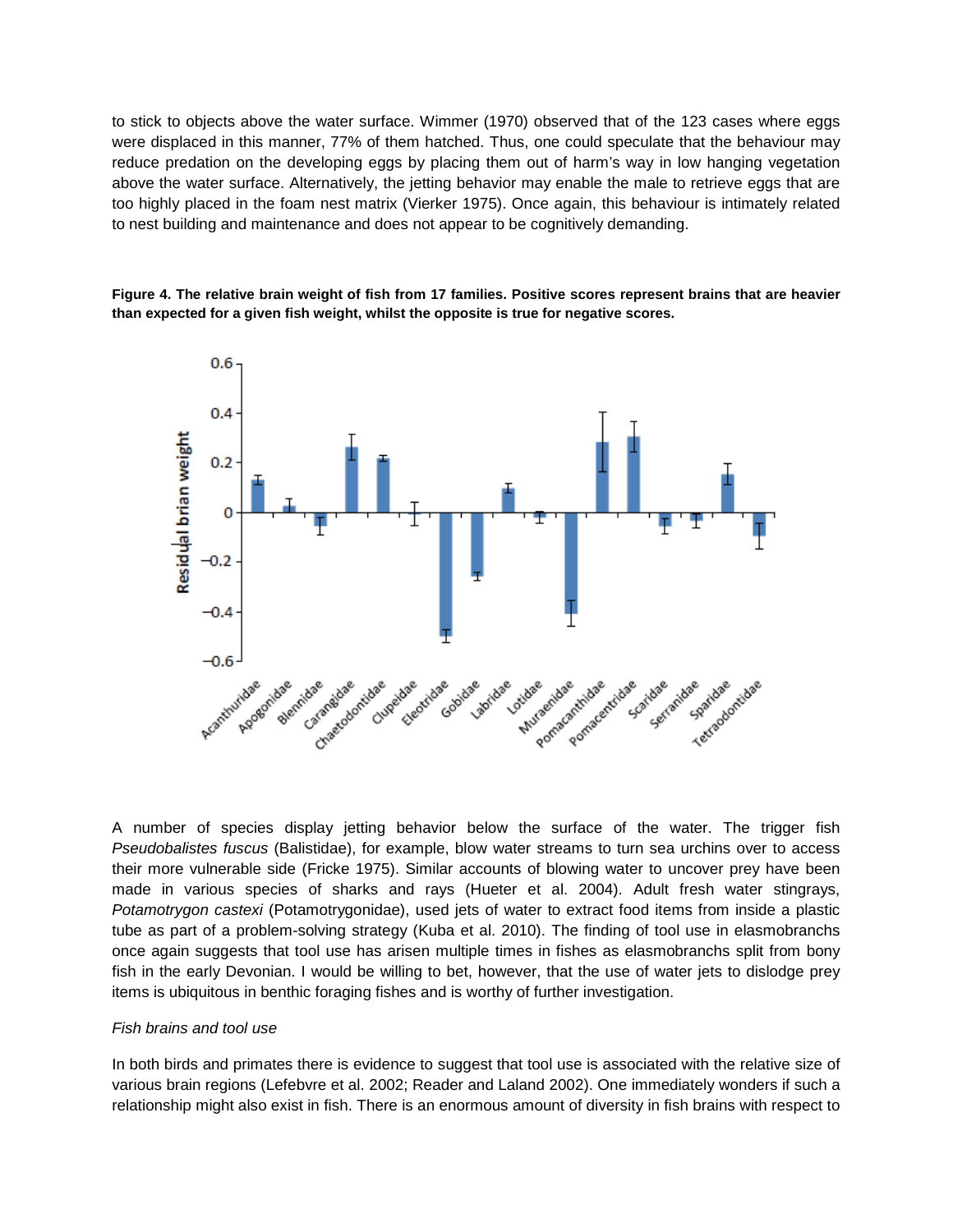form and function. Some of this diversity is related to the ecology of the animals in question (Kotrschal et al. 1998). In a comparative analysis of Tanganyikan cichlids, for example, brain size was shown to vary as a function of ecological and social factors. Females that are the sole providers of their young have larger brains than those that exhibit biparental care, whereas care type did not correlate with brain size in males (Gonzalez-Voyer et al. 2009). Similar studies have shown that piscivores have larger olfactory bulbs and optic tecta than insectivores and zooplanktivores (Huber et al. 1997). Geiger (1956) suggests that trigger fish have large telencephalon relative to other fishes and members of this family are highly represented in accounts of tool use in fishes. Similarly, stingrays have the largest brains amongst the elasmobranchs (New 2001), and these species are also represented in the list of fishy tool users. It is perhaps too early to conduct similar studies with respect to tool use but there are some tantalizing suggestions that such a study would be fruitful. Given the massive diversity amongst the 600 or so species of wrasse and the fact that much is already known about their diet and phylogenetic relationships (Cowman et al. 2009), this group of fish offer a fantastic opportunity to study the relationship between tool use and brain size. If tool use is indeed cognitively demanding, then one would expect those species that are known to exhibit tool use to have larger brains than those that do not.



**Figure 5. Relative brain weight of four tribes within the wrasse family.**

The current limiting factor in any attempt to address this question is not the lack of information of brain size in fishes, but rather the limited observations of tool use. Nevertheless, in a preliminary attempt to show what might be possible with such data, I extracted data on brain size for teleost fish from the online database fishbase.org. The dataset refers to over 800 individuals from 340 different species. I only included data for the 17 families that had more than five species represented. I took the log of the fish weight and log of the brain weight, ran a regression and extracted the residuals. Where multiple individuals were present in the database, I calculated the mean fish and brain weights.

The analysis reveals a few interesting patterns (Fig. 4). Firstly, there are four families that seem to have unusually large brains: the Carangidae (travelley), Cheatdodontidae (butterfly fish), Pomacanthidae (angelfish) and Pomacentridae (damselfish). Virtually, all of these species are reef associated but there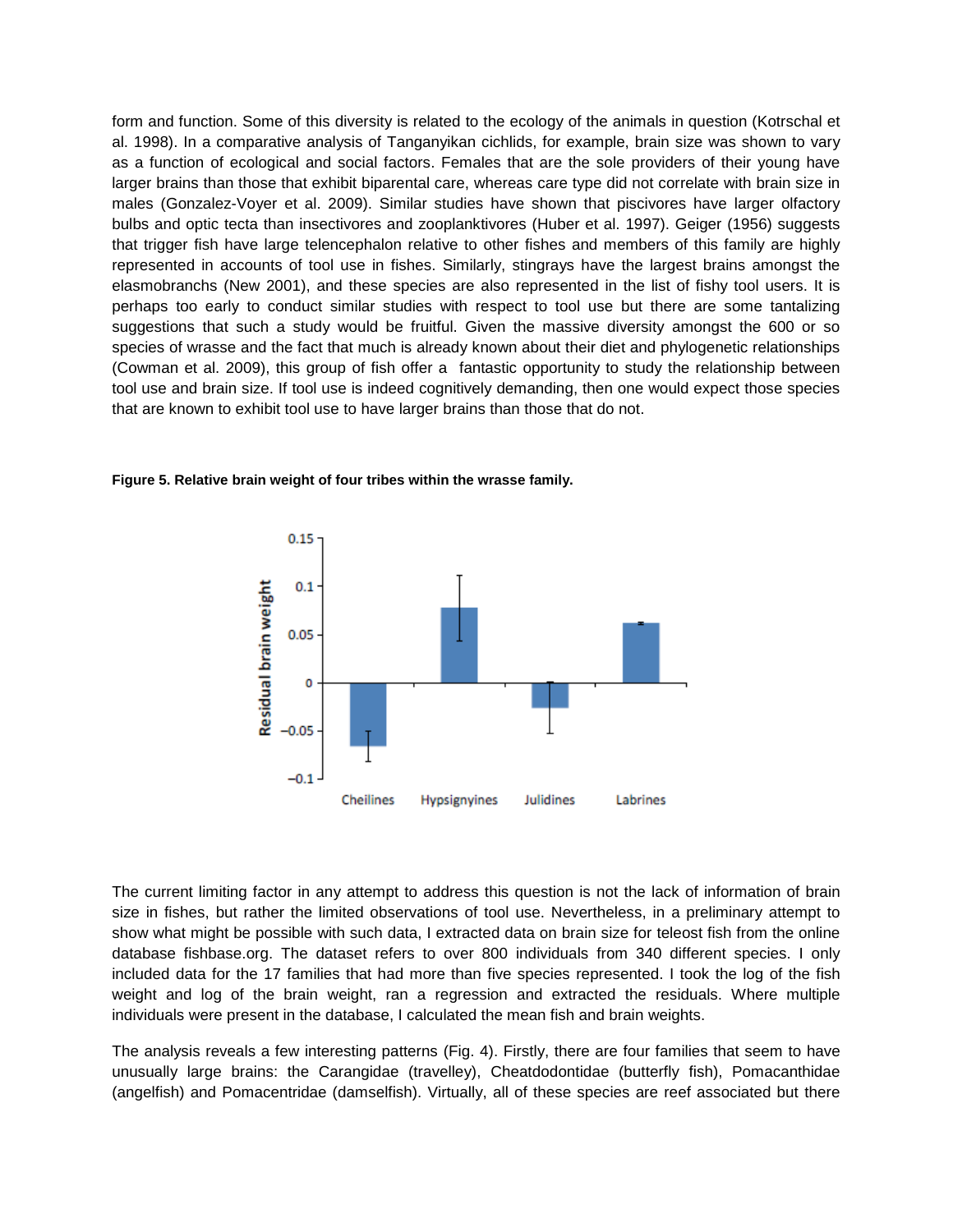are essentially no reports of tool use in any of these species (except for sand blasting in damselfish). The next group comprise the Acanthuridae (surgeonfish), Labridae (wrasse) and the Sparidae (bream) all of which still have significantly larger brains than expected for their given body weight. All species belonging to the former two families are from reef habitats but the latter is conspicuous by way of the fact that it contains species living in a wide variety of environments. The wrasse are the only family of the group in which there are accounts of tool use, but it is comforting to know that they do have relatively large brains as one would expect from the cognition hypothesis.

One can also look for patterns within families. To do this I isolated the data for the wrasse, reran the regression and extracted family-specific residuals. There are limited brain data with only four of the nine tribes represented. Nevertheless, there are significant differences between tribes (Fig. 5). The Hypsigenuines and Labrines have significantly Larger brains than expected whilst the Julidines and Cheilines have significantly smaller brains than expected. This seems to bear no resemblance to the accounts of tool use in these tribes (Fig. 2). However, as I mentioned from the outset, there are very few accounts of tool use in fishes at present, there are scant data for brain weight in fishes and the measure of relative brain weight is probably not the most appropriate brain measure to employ. Nevertheless, I strongly encourage further work in this area.

#### **Conclusions**

The study of tool use in animals has been highly restricted to primates and birds and the most widely accepted definition of tool use is heavily primate centric. With a small change in the requirement that a tool must be held to be employed, we release fish from an obvious anatomical constraint. Moreover, fish also face ecological constraints because the physics of tool use in the underwater environment is vastly different to that in terrestrial environments. With these factors in mind, we can take a new look at the evolution of tool use in the largest vertebrate taxon on earth. To move forward we clearly require far more observations of tool use in fishes and then we can begin to search for ecological or morphological correlates such as relative optic tectum size and conduct phylogenetic comparative analyses. We have an expectation that benthic species that commonly manipulate their environment whilst foraging or building nests might be the mostly likely targets for tool use evolution. It seems very likely, however, that the emergence of tool use has occurred multiple times throughout evolutionary history and only a small proportion of these accounts appear to be correlated with the emergence of higher cognition. There are likely alternative reasons for the rise of the examples of tool use which are not associated with cognition, for example they have their roots in nest building or foraging behaviour. Thus, a full investigation of alternative hypotheses is required.

#### **Acknowledgements**

Culum is funded by an ARC Australian Research Fellowship. Thanks to Scott Gardner for his inspirational pictures of tusk fish using tools and Alison Jones for bringing this example to my attention.

#### **References**

Alcock, J. (1972) The evolution of the use of tools by feeding animals. Evolution 26, 464–473. Ambrose, S.H. (2001) Paleolithic technology and human evolution. Science 291, 1748–1753. Armbrust, W. (1958) Haltung und zucht von *Hoplosternum thoracatum. Die Aquarien und Terrarienzeitschrift* 11, 97–100.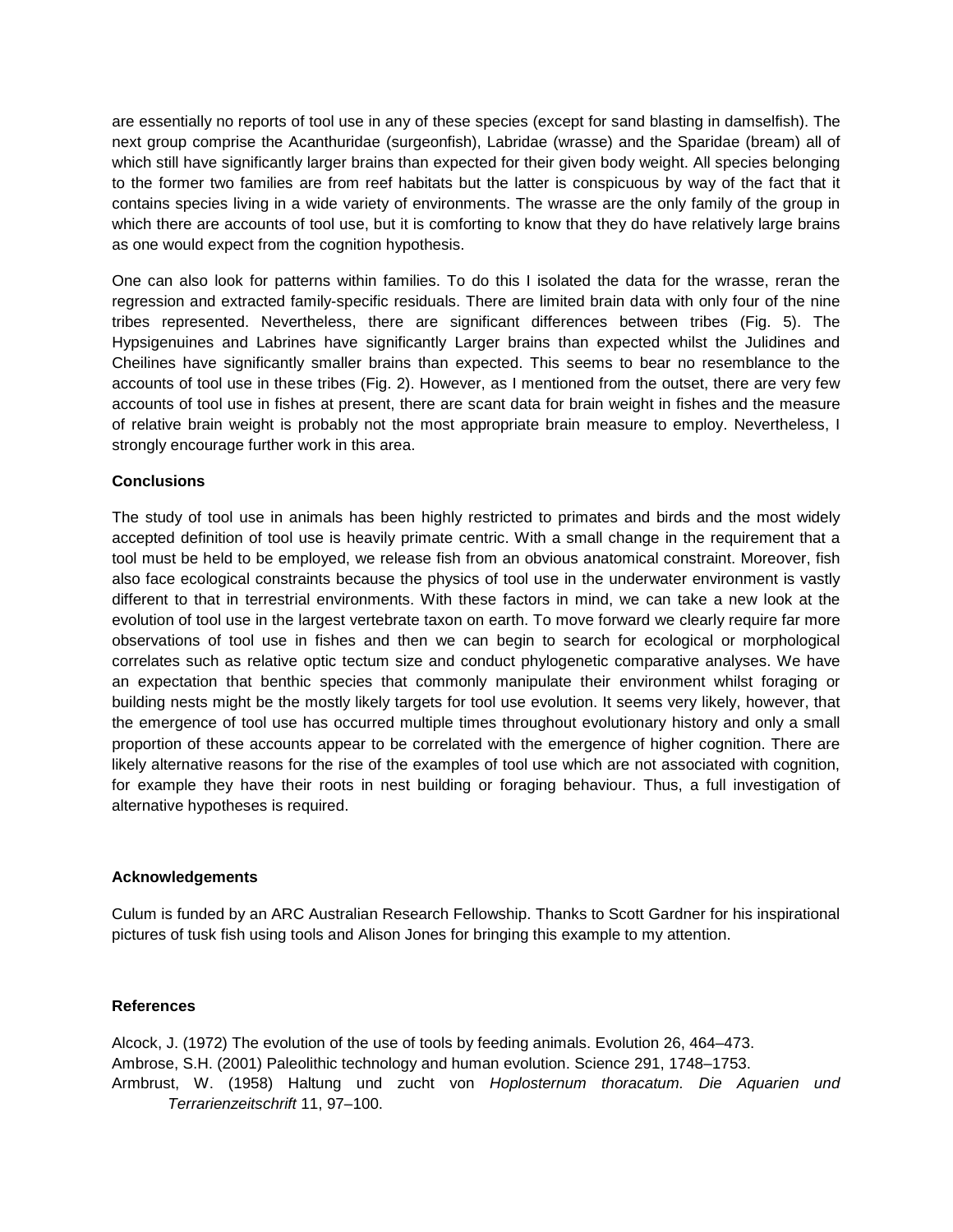Bard, K.A. (1990) Social tool use by free-ranging orangutans: a piagetian and developmental perspective on the manipulation of an animate object. In: *Language and Intelligence in Monkeys and Apes. Comparative Developmental Perspectives* (eds S.T. Parker and K.R. Gibson). Cambridge University Press, Cambridge, pp. 356–378.

Beck, B.B. (1980) *Tool Use in Animals*. Garland STPM Publishers, New York.

- Bentley-Condit, V.K. and Smith, E.O. (2009) Animal tool use: current definitions and an updated comprehensive catalog. *Behaviour* 147, 185–221.
- Bernardi, G. (2011) The use of tools by wrasses (Labridae). *Coral Reefs*, doi: 10.1007/s00338-011-0823- 6.
- Boswall, J. (1983) Tool use and related behaviour in birds: yet more notes. *Aviculture Magazine* 89, 170– 181.
- Brown, C., Laland, K. and Krause, J. (2011) *Fish Cognition and Behaviour 2e*. Wiley-Blackwell, Cambridge.
- Bshary, R. (2006) Machiavellian intelligence in fishes. In: *Fish Cognition and Behavior* (eds C. Brown, K. Laland and J. Krause). Blackwell Scientific, Oxford, pp. 223–242.
- Bshary, R., Wickler, W. and Fricke, H. (2002) Fish cognition: a primate's eye view. *Animal Cognition* 5, 1– 13.
- Cowman, P.F., Bellwood, D.R. and van Herwerden, L. (2009) Dating the evolutionary origins of wrasse lineages (Labridae) and the rise of trophic novelty on coral reefs. *Molecular Phylogenetics and Evolution* 52, 621–631.
- Coyer, J. (1995) Use of a rock as an anvil for breaking scallops by the yellowhead wrasse, *Halichoeres garnoti* (Labridae). *Bulletin of Marine Science* 57, 548–549.
- Dill, L.M. (1977) Refraction and the spitting behavior of the archerfish (*Toxotes chatareus*). *Behavioral Ecology and Sociobiology* 2, 169–184.
- Fellers, J.H. and Fellers, G.M. (1976) Tool use in a social insect and its implications for competitive interactions. *Science* 192, 70–72.
- Finn, J.K., Tregenza, T. and Norman, M.D. (2009) Defensive tool use in a coconut-carrying octopus. *Current Biology* 19, R1069–R1070.
- Fricke, H. (1971) Fische als Feinde tropischer Seeigel. *Marine Biology* 9, 328–338.
- Fricke, H. (1975) Lo¨sen einfacher Probleme bei einem. Fisch. *Zeitschrift für Tierpsychologie* 38, 18–33.
- Geiger, W. (1956) Quantitative untersuchungen über das gehirn der knochenfische, mit besonderer beru¨ cksichtigung seines relative wachstums, *I. Acta Anatomica* 26, 121–163.
- Gonzalez-Voyer, A., Winberg, S. and Kolm, N. (2009) Social fishes and single mothers: brain evolution in African cichlids. *Proceedings of the Royal Society B, Biological Sciences* 276, 161–167.
- Hall, D.D. (1966) Reproductive color changes in the pearl gourami, *Trichogaster leeri* (Bleeker). *Bios* 37, 104–107.
- Hansell, M. and Ruxton, G.D. (2008) Setting tool use within the context of animal construction behaviour. *Trends in Ecology and Evolution* 23, 73–78.
- Heiser, J.B. (1981) *Review of the Labrid Genus Thalassoma (Picses: Teleostei).* PhD Dissertation, Cornell University, Ithaca, NY, USA, 280 pp.
- Huber, R., Van Staaden, M.J., Kaufman, L.S. and Liem, K.F. (1997) Microhabitat use, trophic patterns, and the evolution of brain structure in African cichlids. *Brain, Behavior and Evolution* 5B, 167– 182.
- Hueter, R.E., Mann, D.A., Maruska, K.P., Sisneros, J.A. and Demski, L.S. (2004) Sensory biology of elasmobranchs. In: *Biology of Sharks and Their Relatives* (eds J.C. Carrier, J.A. Musick and M.R. Heithaus). CRC Press, Boca Raton, pp. 325–368.
- Hunt, G.R. (1996) Manufacture and use of hook-tools by New Caledonian Crows. *Nature* 379, 249–251.
- Jones, A., Brown, C. and Gardener, S. (2011) Tool use in the spotted tuskfish, *Choerodon schoenleinii*. *Coral Reefs* 30, 865.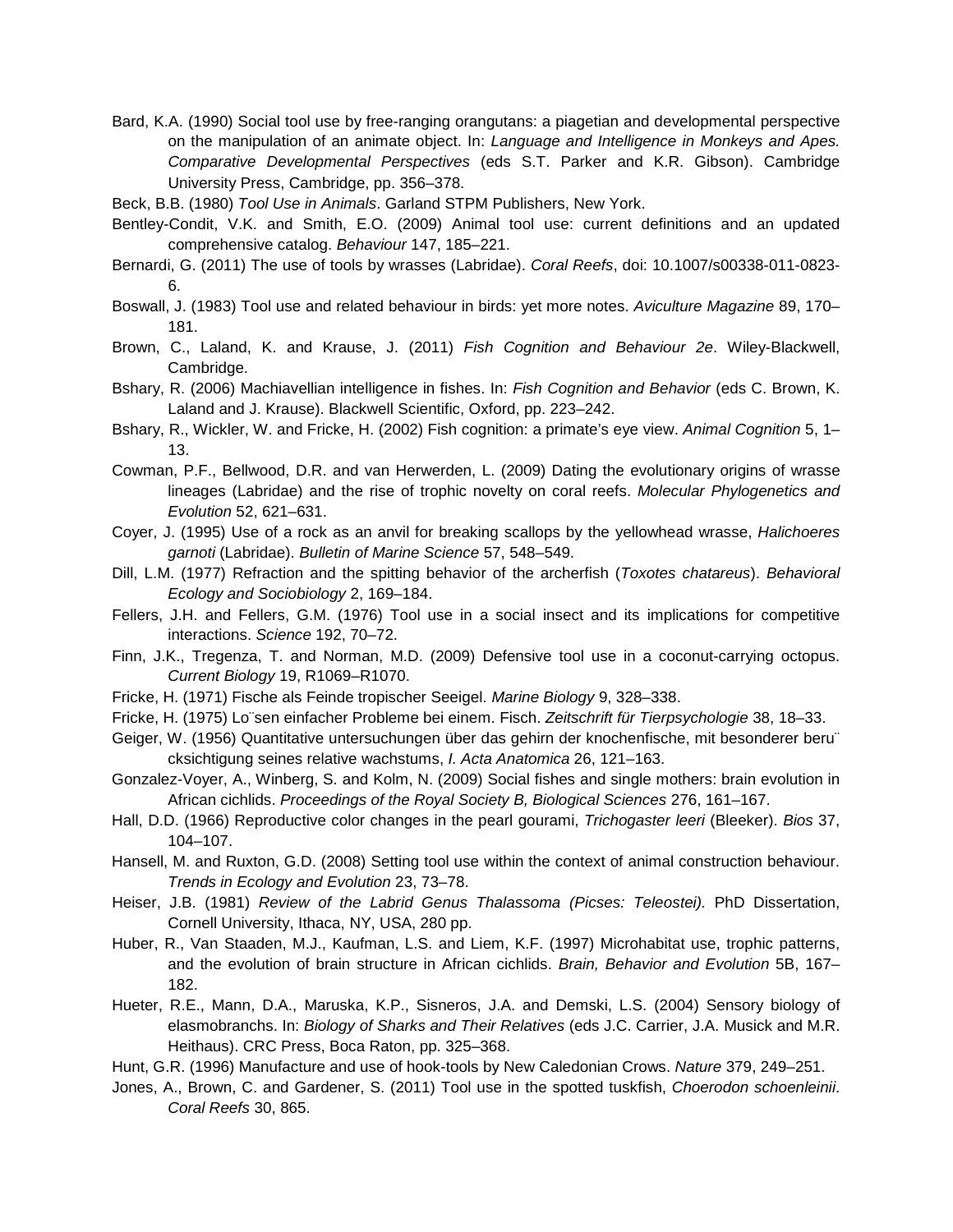Kawai, M. (1965) Newly acquired pre-cultural behavior of a natural troop of Japanese monkeys on Koshima Island. *Primates* 6, 1–30.

Keenleyside, M.H.A. (1979) *Diversity and Adaptation in Fish Behaviour*. Springer-Verlag, Berlin.

- Keenleyside, M.H.A. and Prince, C. (1976) Spawning-site selection in relation to parental care of eggs in *Aequidens paraguayensis* (Pisces: Cichlidae). *Canadian Journal of Zoology* 54, 2135–2139.
- Kotrschal, K., Van Staaden, M. and Huber, R. (1998) Fish brains: evolution and environmental relationships. *Reviews in Fish Biology and Fisheries* 8, 373–408.
- Kramer, D.L. (1973) Parental behaviour in the blue gourami *Trichogaster trichopterus* (Pisces, Belontiidae) and its induction during exposure to varying numbers of conspecific eggs. *Behaviour* 47, 14–32.
- Kuba, M., Byrne, R. and Burghardt, G. (2010) A new method for studying problem solving and tool use in stingrays (*Potamotrygon castexi*). *Animal Cognition* 3, 507–513.
- van Lawick-Goodall, J. (1970) Tool-using primates and other verebrates. In: *Advances in the Study of Behavior Vol 3* (Eds D. Lehrman, R. Hinde and E. Shaw). Academic Press, New York, pp. 195– 249.
- van Lawick-Goodall, J. and van Lawick-Goodall, H. (1966) Use of Tools by the Egyptian Vulture, *Neophron percnopterus*. Nature 212, 1468–1469.
- Lefebvre, L., Nicolakakis, N. and Boire, D. (2002) Tools and brains in birds. *Behaviour* 139, 939–973.
- Mendes, N., Hanus, D. and Call, J. (2007) Raising the level: orangutans use water as a tool. *Biology Letters* 3, 453–455.
- Miller, R.J. and Jearld, A. (1982) Behavior and phylogeny of fishes of the genus Colisa and the family Belontiidae. *Behaviour* 83, 155–185.
- Morand-Ferron, J., Lefebvre, L., Reader, S.M., Sol, D. and Elvin, S. (2004) Dunking behaviour in Carib grackles. *Animal Behaviour* 68, 1267–1274.
- New, J.G. (2001) Comparative neurobiology of the elasmobranch cerebellum: theme and variation on a sensorimotor interface. *Environmental Biology of Fishes* 60, 93–108.
- Paśko, Ł. (2010) Tool-like behavior in the sixbar wrasse, *Thalassoma hardwicke* (Bennett, 1830). *Zoo Biology* 29, 767–773.
- Pierce Jr, J.D. (1986) A review of tool use in insects. *The Florida Entomologist* 69, 95–104.
- Reader, S.M. and Laland, K.N. (2002) Social intelligence, innovation and enhanced brain size in primates. *Proceedings of the National Academy of Science USA* 99, 4436–4441.
- Schlegel, T., Schmid, C.J. and Schuster, S. (2006) Archerfish shots are evolutionarily matched to prey adhesion. *Current Biology* 16, R836–R837.
- Schultz, G.W. (1982) Soil-dropping behavior of the pavement ant, *Tetramorium caespitum* (L.) (Hymenoptera: Formicidae) against the alkali bee (Hymenoptera: Halictidae). *Journal of the Kansas Entomological Society* 55, 277–282.
- Schumaker, R.W., Walkup, K.R. and Beck, B.B. (2011) *Animal Tool Behaviour: The Use and Manufacture of Tools by Animals*. The John Hopkins University Press, Baltimore.
- Schuster, S., Rossel, S., Schmidtmann, A., Jäger, I. and Poralla, J. (2004) Archer fish learn to compensate for complex optical distortions to determine the absolute size of their aerial prey. *Current Biology* 14, 1565–1568.
- Schuster, S., Wõhl, S., Griebsch, M. and Klostermeier, I. (2006) Animal cognition: how archer fish learn to down rapidly moving targets. *Current Biology* 16, 378–383.
- Seed, A. and Byrne, R. (2010) Animal tool-use. *Current biology* 20, R1032–R1039.
- St. Amant, R. and Horton, T. (2008) Revisiting the definition of animal tool use. *Animal Behaviour* 75, 1199–1208.
- Timms, A.M. and Keenleyside, M.H.A. (1975) The reproductive behaviour of *Aequidens paraguayensis* (Pisces: Cichlidae). *Zeitschrift für Tierpsychologie* 39, 8–23.